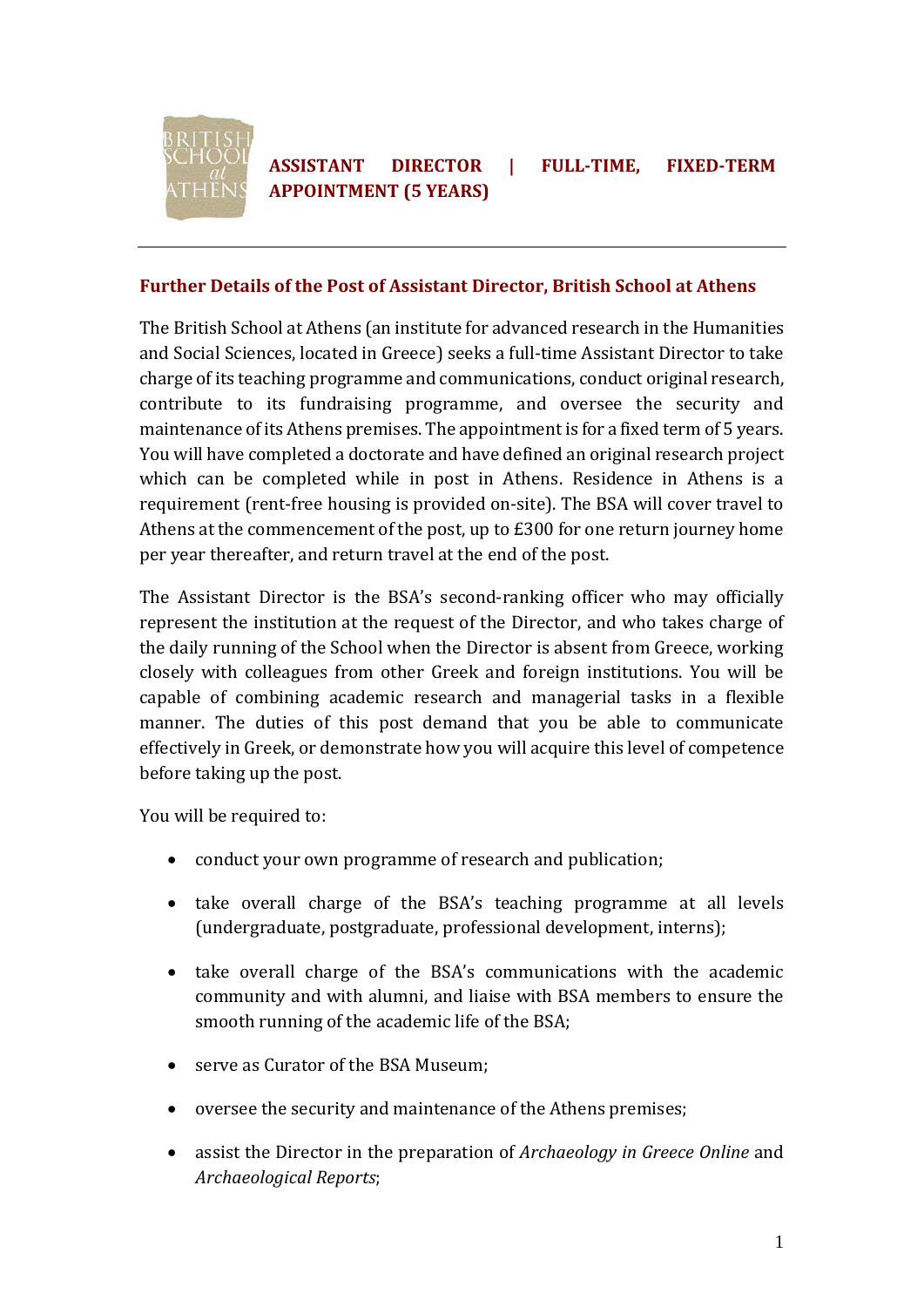• perform such other duties as the Director shall from time to time request.

The Assistant Director is expected to be available in the Hostel for at least the hours 0900-1300 from Monday to Friday, and may not be absent from Athens unless the Director or another person authorised by Council is in residence.

This is a fixed term appointment because the full-time office of Assistant Director is intended to provide an opportunity for a fixed term to a person at an early stage in their academic career to develop their research activity and managerial skills in order to enhance their suitability for a permanent position in a university or related institution. The post-holder will be bound by the BSA's code of conduct as set out in the contract of employment.

The salary will be up to  $\epsilon$ 25,000: health insurance and rent-free accommodation will be provided. The position is available from **14th November 2022** (or as soon thereafter as possible, up to 2nd January 2023). A probationary period will apply.

Further information about the post and the British School at Athens is available at[: http://www.bsa.ac.uk.](http://www.bsa.ac.uk/)

Informal enquiries about the post may be addressed to the BSA Director, Professor John Bennet, by e-mail [\(director@bsa.ac.uk\)](mailto:director@bsa.ac.uk) or telephone (+30 2111022805).

## **Application:**

## Applications **should be submitted via this [link](https://www.bsa.ac.uk/?p=18000)** by **Friday 29th July 2022.**

Applicants are asked to supply the following:-

- $\checkmark$  A covering letter (of no more than two pages), giving the applicant's contact details, outlining their reasons for applying, giving details of supporting enclosures, and summarising the applicant's principal qualifications for the job;
- $\checkmark$  Applicants are encouraged to include a short statement on equality and diversity in their letter of application;
- $\checkmark$  A curriculum vitae, giving details of academic qualifications, past employment, publications, language skills, and other relevant experience;
- $\checkmark$  A description (of no more than two pages) of the research which the applicant proposes to pursue while in post, detailing timetable and publication plans; The names, addresses, telephone numbers and email addresses of two academic referees, whom the candidate has contacted in advance and who have agreed to supply letters of reference. Referees will receive on submission of the application an email asking them to send their reference letters via a link **by the closing date**.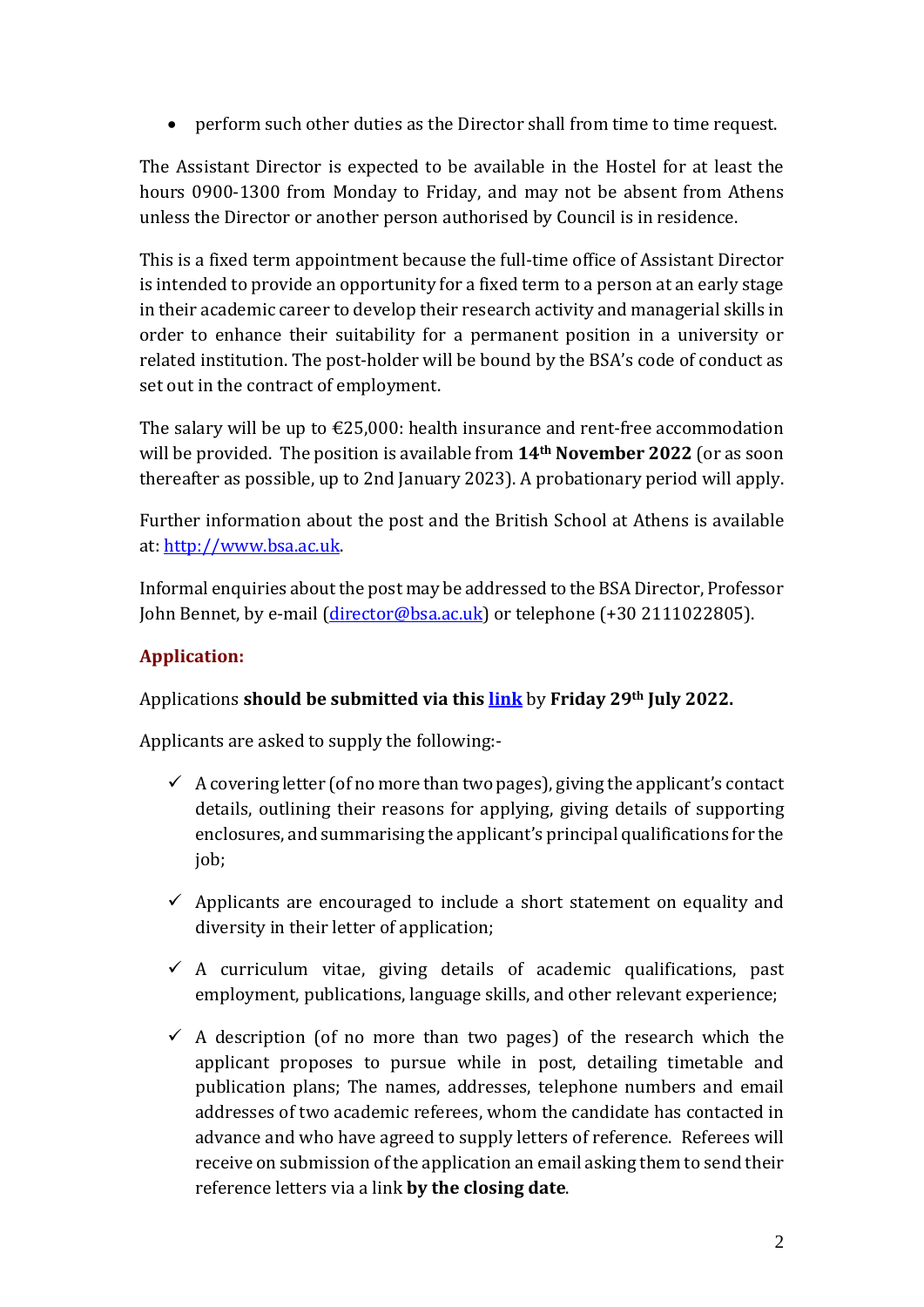#### **Further details about the British School at Athens**

An educational charity founded in 1886, the British School at Athens (BSA) is the UK's research hub in the humanities and social sciences in Greece and its wider Balkan, European, Mediterranean and Levantine contexts. It conducts, facilitates and promotes research of international excellence in all periods – from the Palaeolithic to the present – and across all humanities and social science disciplines, as well as offering targeted courses to develop the next generation of researchers and academics in those fields. Greece's centrality in the history of the western tradition, combined with its key position in post-Ottoman southern Europe and on the front line of the current refugee crisis, make it an unusually rich location for research.

The BSA forms part of the British Academy's network of British International Research Institutes (BIRI) which sustains and supports British research overseas: https://www.thebritishacademy.ac.uk/international/research-institutes. In Athens we support research in Greece and neighbouring countries as well as collaborations with local institutions. Our 136-year history brings a strong reputation, an unparalleled regional network, an accumulation of library and material resources, and a body of expertise that benefit both UK-based researchers and those who engage with us as research partners. In the 2017-18 session, for example, over 600 researchers and almost 1,000 students used our facilities and the BSA collaborated with 17 UK institutions and 58 institutions in Greece.

The BSA's goals are achieved through:

- an academic programme of seminars, lectures, and conferences;
- its internationally renowned library;
- the work of the Fitch Laboratory in science-based archaeological research across the Mediterranean;

• supporting the work of individual researchers from the UK and elsewhere, including applications for study and fieldwork permits; advice on the development of research programmes; accommodation and facilities in Athens and Knossos; and provision of online services;

• making research carried out at the BSA or with its assistance known through the publication of its journals and monograph series;

• promoting the use of its archival, laboratory, and museum collections by the scholarly community worldwide;

• providing funding (including studentships and visiting fellowships) for research in Greece, and to enable Greek researchers to visit the UK;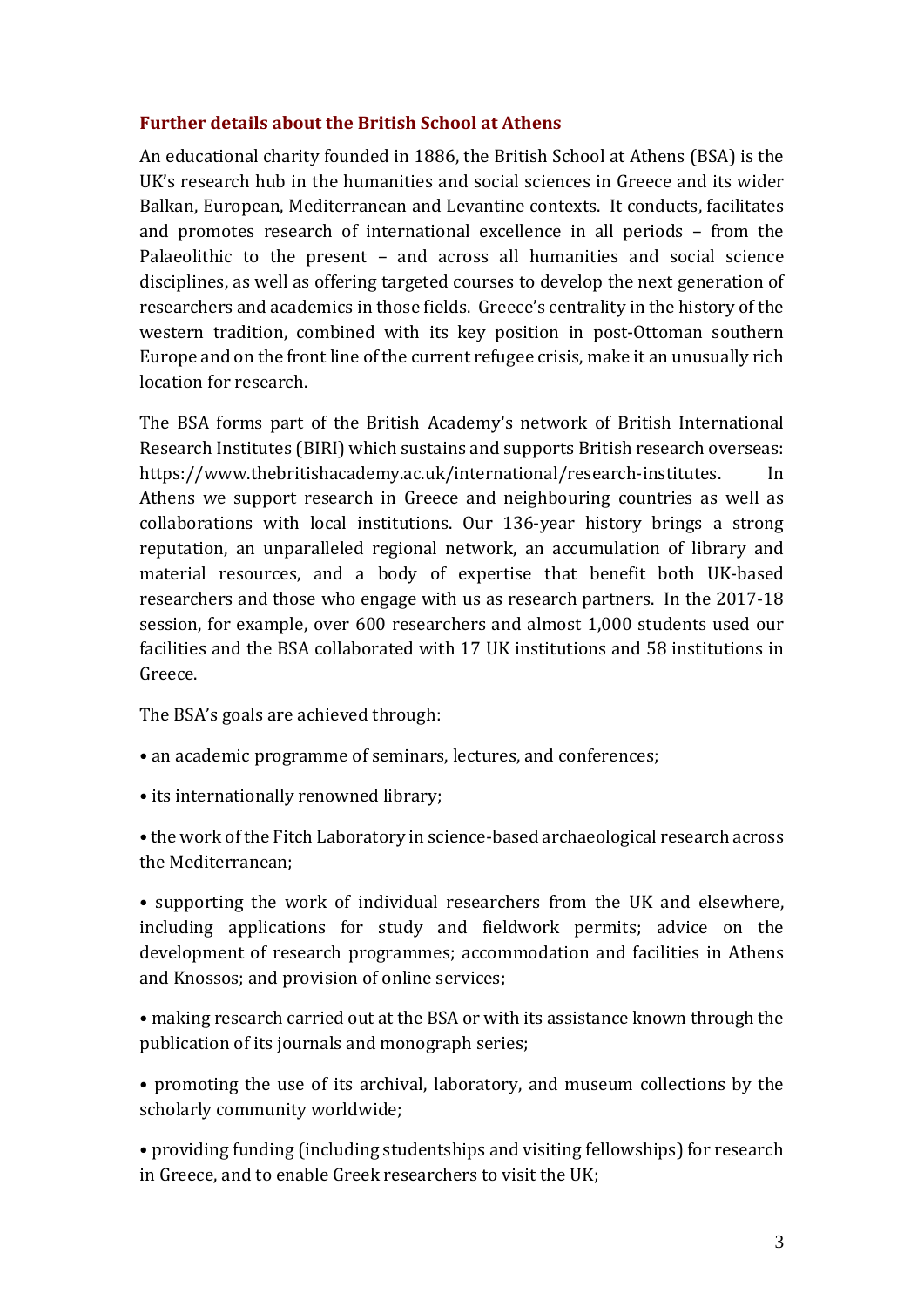• providing internships and training courses for undergraduates, postgraduates, and schoolteachers.

The BSA's biannual *Newsletters (June and December since 2017), Corporate Plan* and *Strategic Plan for Research 2021-2025* are posted on [www.bsa.ac.uk.](http://www.bsa.ac.uk/)

## **Size and Scope**

The BSA is an institute for advanced research and a registered UK charity (no. 208673). It maintains a hostel, world class library, archive, laboratory for archaeological science and offices in Athens; a smaller hostel, library and museum for study purposes in Knossos; and an office in London. It has five full-time academic staff (including the Knossos Curator), two research fellows, three fulltime and two part-time administrative/secretarial staff, three full-time library/archival staff; and five full-time and two part-time domestic staff. The academic staff, the research fellows, the IT Officer, and the Archivist are all actively engaged in research, and all staff are actively encouraged to undertake professional development. In addition, the BSA is supported by research-active non-executive staff in the UK – in particular the Chair of Council (Prof. Roderick Beaton), Vice-Chair of Council (Prof. Robin Osborne) and the Deputy Honorary Treasurer (Huw Smith). Its turnover for the financial year 2019-20 was approximately £1.5m. It offers two full-year research fellowships ('studentships') and several smaller bursaries for scholars every year. The BSA has over 300 supporters and over 220 members, i.e. scholars or scientists who use its facilities for study purposes every year. In addition, around 1,000 researchers, who are not members, are given rights to use the library each year.

## **Staffing**

The BSA has the following research staff, details of whose research interests and publications are available on the BSA's website [\(www.bsa.ac.uk\)](http://www.bsa.ac.uk/):

*Full-time academic staff:* Professor John Bennet, Director; Dr Evangelia Kiriatzi, Director of the Fitch Laboratory; Dr Michael Loy, Assistant Director; Dr Noémi Müller, Scientific Research Officer; Dr Kostis Christakis, Knossos Curator.

*Full-time research fellows*: the current A.G. Leventis Fellow in Hellenic Studies, Dr Tulsi Parikh; the Williams Fellow in Ceramic Petrology, Dr Carlotta Gardner; the 1821 Fellow in Modern Greek Studies, Dr Michalis Sotiropoulos.

*Research-active staff with other primary responsibilities*: Ms Amalia Kakissis, Archivist.

# **Infrastructure and Facilities**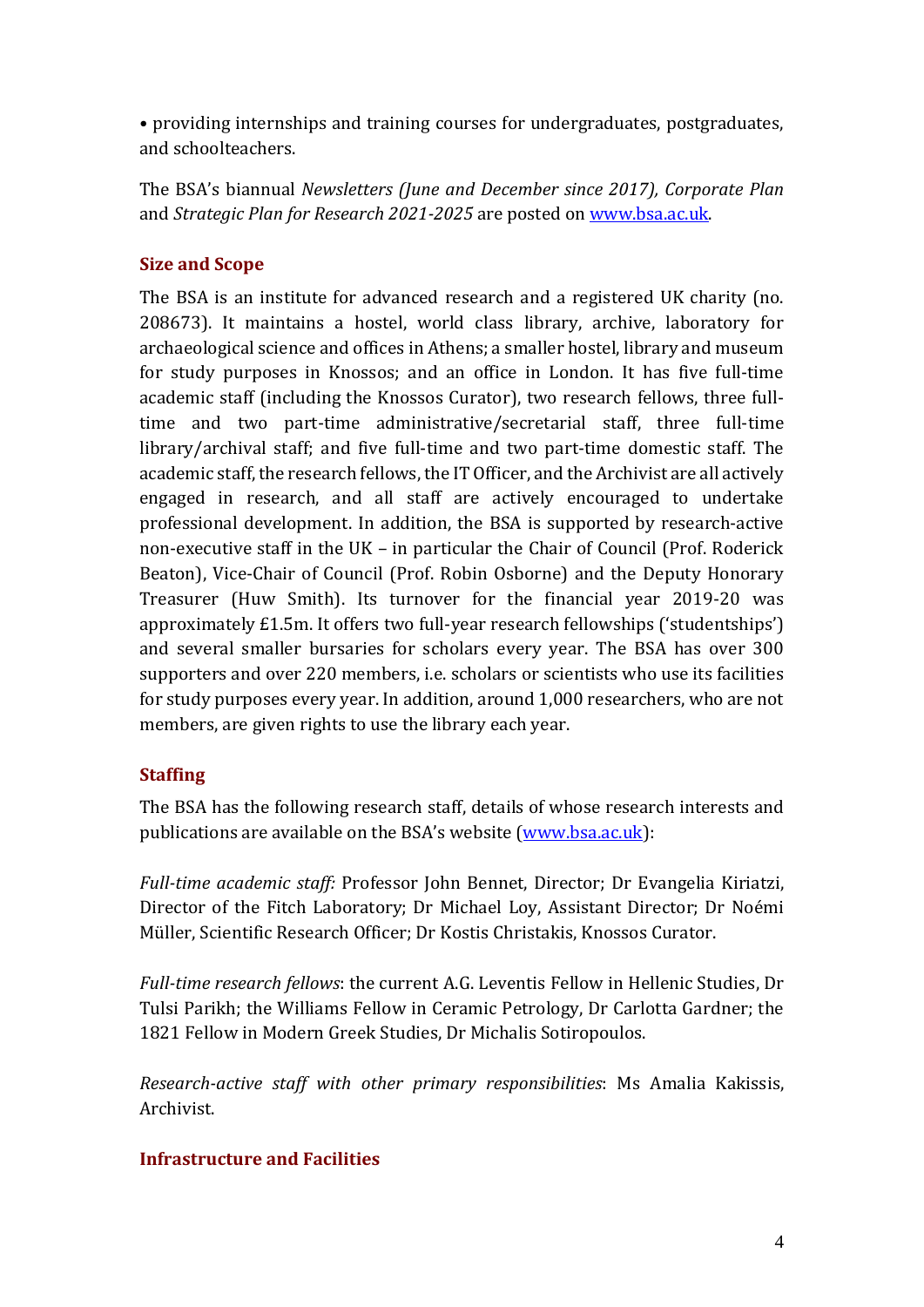The BSA's principal research infrastructure consists of its *Library,* its *Museum*, the *Fitch Laboratory* and its facilities at *Knossos*. Most staff are based in Athens, but a London office is maintained in the British Academy (10 Carlton House Terrace, SW1Y 5AH), staffed by a full-time Development and Administrative Officer and a Development Executive on contract.

The *Library* in Athens contains over 70,000 volumes, 1,300 periodical titles and 2,000 maps, and has space for 50 readers. Its collections and desk spaces are housed on several different levels, which are served by stairs, reflecting its evolution over 120 years. It is staffed by two full-time librarians (Mrs Evi Charitoudi and Ms Evgenia Villioti) with the help of a Library/Archive intern. Members have 24-hour access. While providing a broad, research-level coverage of Greek archaeology of all periods, it specialises in the fields of Aegean prehistory, ancient art and epigraphy, and Byzantine and modern Greek studies (recently enriched with a major donation); it also houses historical collections (such as George Finlay's library) and a particularly good collection of Greek and Balkan journals. Its collections are complemented by those of the other foreign schools and institutes in Athens with whom we have reciprocal arrangements giving access to a unique collection of more than 450,000 titles on Hellenic Studies. We have particularly strong links with the neighbouring Blegen and Gennadius libraries of the American School, with whom we share a common online library catalogue (AMBROSIA, **Am**erican **Br**itish **O**nline **S**earch **i**n **A**thens).

The BSA's *Archive* collections contain records of the BSA's field projects going back to 1886; material from the Byzantine Research Fund, c. 1895-1936 (c. 6,500 unique plans, drawings and photographs of Byzantine architecture - some of buildings now destroyed); the George Finlay papers, including journals from the Greek War of Independence; travel notebooks (Gell, Stuart); ethnographic records and a large collection of glass negatives. Our Archivist is responsible for access and conservation of the collection and has secured outside funding in support of projects to conserve, electronically catalogue and digitise images from selected collections. The Archive hosts an annual lecture by a visiting scholar on a relevant topic.

The *Marc and Ismene Fitch Laboratory for Archaeological Science*, founded in 1974, was the first of its kind in Greece. It specialises principally in the analysis of inorganic materials (mainly pottery, as well as metals, wall paintings, glass) and in geophysical prospection, specialisms which are complementary to the neighbouring Wiener Laboratory of the American School of Classical Studies in Athens. It maintains facilities for petrological analysis of pottery (facilities for thin section preparation and 3 research polarising microscopes coupled with digital photography system) and a WD-XRF spectrometer for chemical analysis. It houses comparative collections of over 10,000 archaeological samples and over 3,000 geological samples. For the needs of geophysical prospection it has a magnetometer and a resistivity meter. It also maintains reference collections of mammal and fish bones as well as of seeds with ample space for strewing